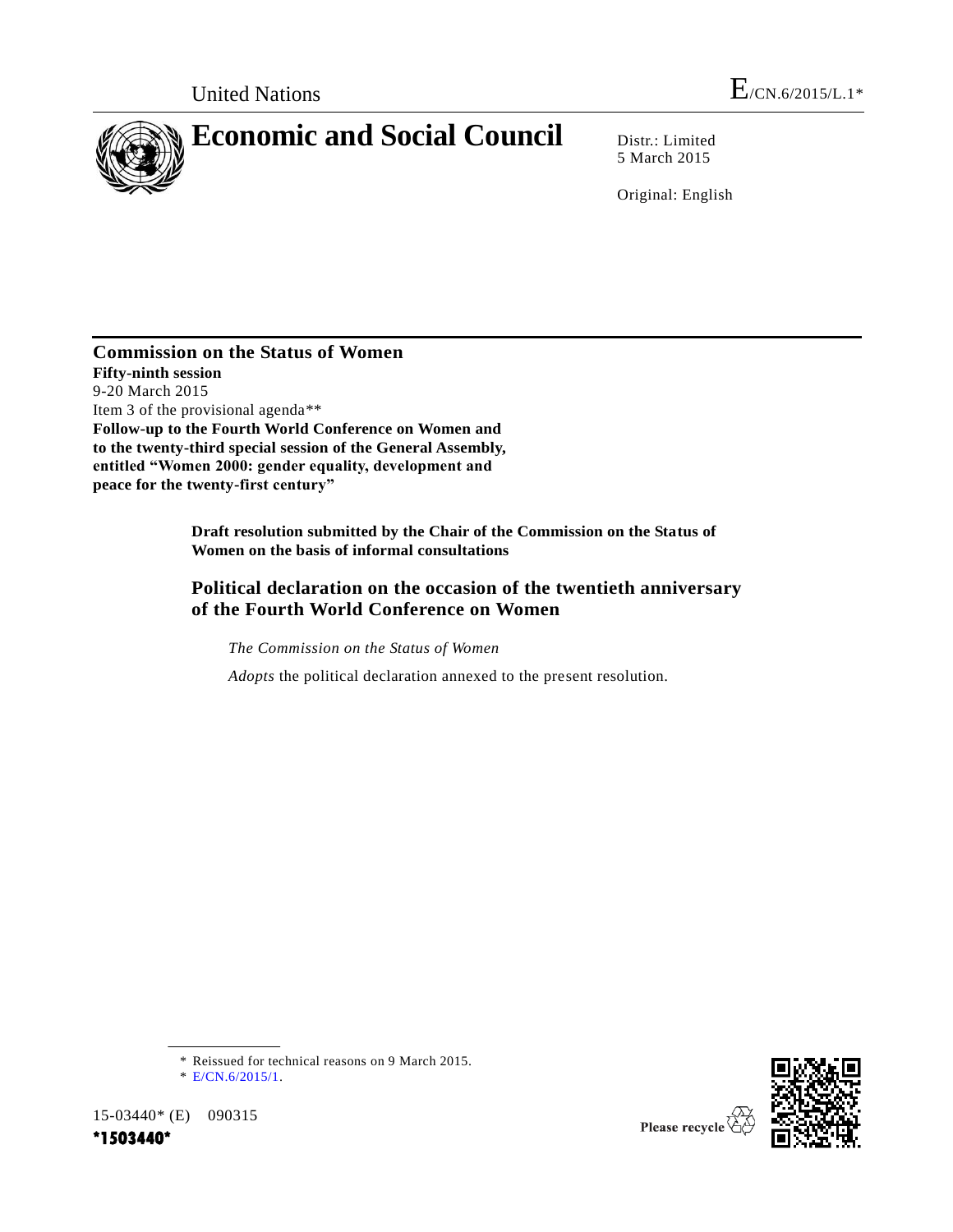### **Annex**

## **Political declaration on the occasion of the twentieth anniversary of the Fourth World Conference on Women**

#### *We, the Ministers and representatives of Governments*,

*Having gathered* at the fifty-ninth session of the Commission on the Status of Women, in New York, on the occasion of the twentieth anniversary of the Fourth World Conference on Women, held in Beijing in 1995, to undertake a review and appraisal of the implementation of the Beijing Declaration and Platform for Action 1 and the outcome documents of the twenty-third special session of the General Assembly, entitled "Women 2000: gender equality, development and peace for the twenty-first century",2 including current challenges that affect the implementation of the Platform for Action and the realization of women's and girls' full and equal enjoyment of all human rights and fundamental freedoms and the achievement of gender equality and the empowerment of women and girls throughout their life cycle, as well as to ensure the acceleration of the implementation of the Platform for Action and to use opportunities, in the post-2015 development agenda, for the integration of a gender perspective into economic, social and environmental dimensions of sustainable development, and with a commitment to ensuring the mainstreaming of a gender perspective into the preparations for and the integrated and coordinated implementation of and follow-up to all the major United Nations conferences and summits in the development, economic, social, environmental, humanitarian and related fields so that they effectively contribute to the realization of gender equality and the empowerment of women and girls,

1. *Reaffirm* the Beijing Declaration and Platform for Action,<sup>1</sup> the outcome documents of the twenty-third special session of the General Assembly<sup>2</sup> and the declarations of the Commission on the Status of Women on the tenth and fifteenth anniversaries of the Fourth World Conference on Women; 3

2. *Recognize* that the implementation of the Beijing Declaration and Platform for Action and the fulfilment of the obligations under the Convention on the Elimination of All Forms of Discrimination against Women4 are mutually reinforcing in achieving gender equality, the empowerment of women and girls and the realization of their human rights, and call upon States that have not yet done so to consider ratifying or acceding to the Convention and the Optional Protocol thereto;5

3. *Welcome* the progress made towards the full implementation of the Beijing Declaration and Platform for Action through concerted policy action at the national, regional and global levels, also welcome the review activities undertaken

**\_\_\_\_\_\_\_\_\_\_\_\_\_\_\_\_\_\_**

<sup>1</sup> *Report of the Fourth World Conference on Women, Beijing, 4-15 September 1995* (United Nations publication, Sales No. E.96.IV.13), chap. I, resolution 1, annexes I and II.

<sup>2</sup> General Assembly resolution S-23/2, annex, and resolution S-23/3, annex.

<sup>3</sup> See *Official Records of the Economic and Social Council, 2005, Supplement No. 7* and corrigendum [\(E/2005/27](http://undocs.org/E/2005/27) and Corr.1), chap. I, sect. A, and Economic and Social Council decision 2005/232; see also *Official Records of the Economic and Social Council, 2010, Supplement No. 7* and corrigendum [\(E/2010/27](http://undocs.org/E/2010/27) and Corr.1), chap. I, sect. A, and Economic and Social Council decision 2010/232.

<sup>4</sup> United Nations, *Treaty Series*, vol. 1249, No. 20378.

<sup>5</sup> Ibid., vol. 2131, No. 20378.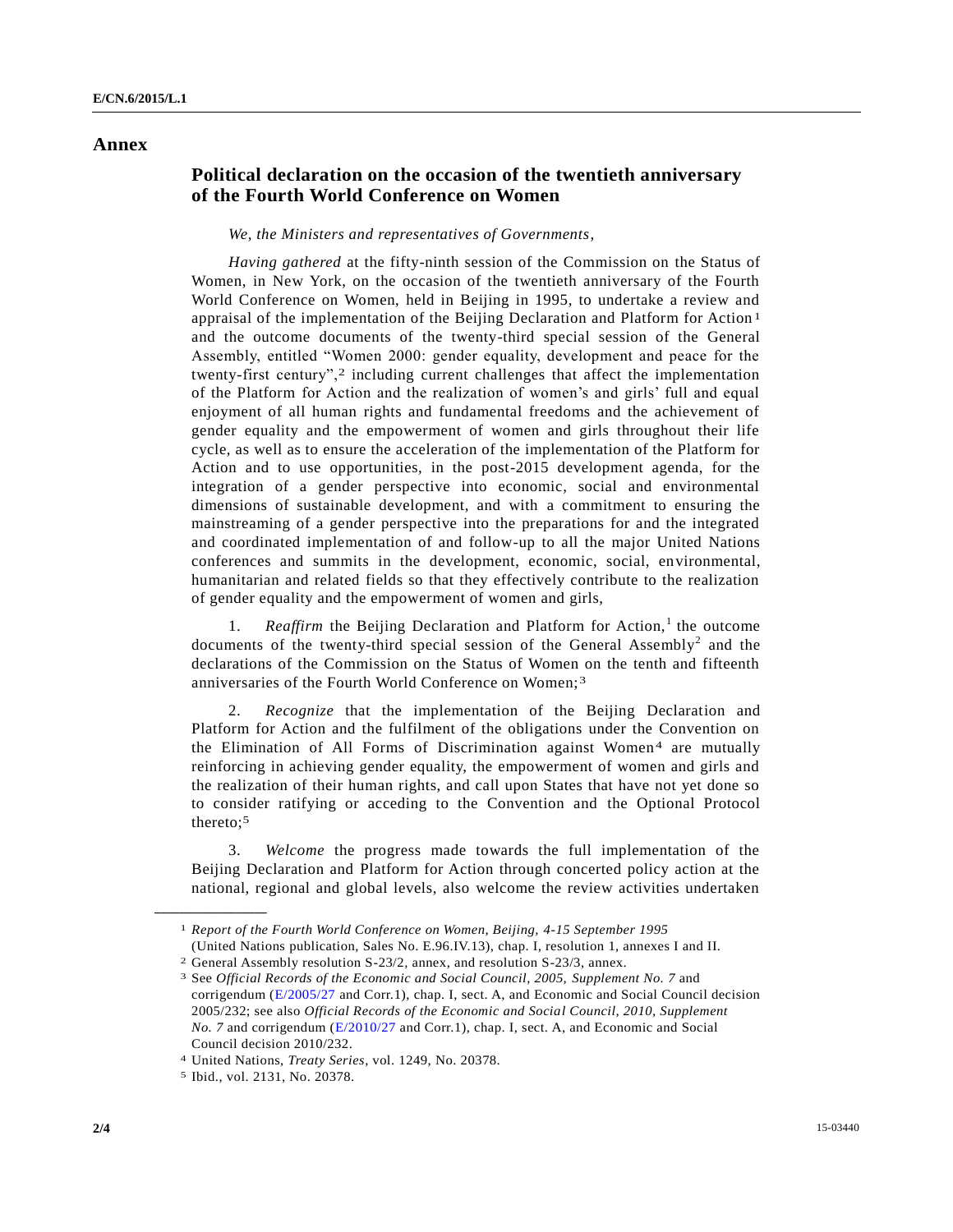by Governments in the context of the twentieth anniversary of the Fourth World Conference on Women, noting the contributions of all other relevant stakeholders and the review outcomes, and look forward to the global leaders' meeting on gender equality and women's empowerment to be held on 26 September 2015;

4. *Express concern* that progress has been slow and uneven, that major gaps remain and that obstacles, including, inter alia, structural barriers, persist in the implementation of the 12 critical areas of concern of the Platform for Action, and recognize that 20 years after the Fourth World Conference on Women, no country has fully achieved equality and empowerment for women and girls, that significant levels of inequality between women and men and girls and boys persist globally, and that many women and girls experience multiple and intersecting forms of discrimination, vulnerability and marginalization throughout their life cycle;

5. *Recognize* that new challenges have emerged, and reaffirm our political will and firmly commit to tackle the challenges and remaining implementation gaps in all 12 critical areas of concern, namely, women and poverty, education and training of women, women and health, violence against women, women and armed conflict, women and the economy, women in power and decision-making, institutional mechanisms for the advancement of women, human rights of women, women and the media, women and the environment, and the girl child;

6. *Pledge* to take further concrete action to ensure the full, effective and accelerated implementation of the Beijing Declaration and Platform for Action and the outcome documents of the twenty-third special session of the General Assembly, including through strengthened implementation of laws, policies, strategies and programme activities for all women and girls; strengthened and increased support for institutional mechanisms for gender equality and the empowerment of women and girls at all levels; the transformation of discriminatory norms and gender stereotypes and the promotion of social norms and practices that recognize the positive role and contribution of women and eliminate discrimination against women and girls; significantly increased investment to close resource gaps, including through the mobilization of financial resources from all sources, including domestic resource mobilization and allocation and increased priority on gender equality and the empowerment of women in official development assistance to build on progress achieved and ensure that official development assistance is used effectively to contribute to the implementation of the Platform for Action; strengthened accountability for the implementation of existing commitments; and enhanced capacity-building, data collection, monitoring and evaluation, and access to and use of information and communications technologies;

7. *Emphasize* that the full and effective implementation of the Beijing Declaration and Platform for Action is essential for achieving the unfinished business of the Millennium Development Goals and for tackling the critical remaining challenges through a transformative and comprehensive approach in the post-2015 development agenda, including through the sustainable development goal on achieving gender equality and empowering all women and girls, as proposed by the Open Working Group on Sustainable Development Goals in its report, 6 which shall be the main basis for integrating sustainable development goals into the post-2015 development agenda, while recognizing that other inputs will also be

**\_\_\_\_\_\_\_\_\_\_\_\_\_\_\_\_\_\_**

<sup>6</sup> Se[e A/68/970](http://undocs.org/A/68/970) and Corr.1.